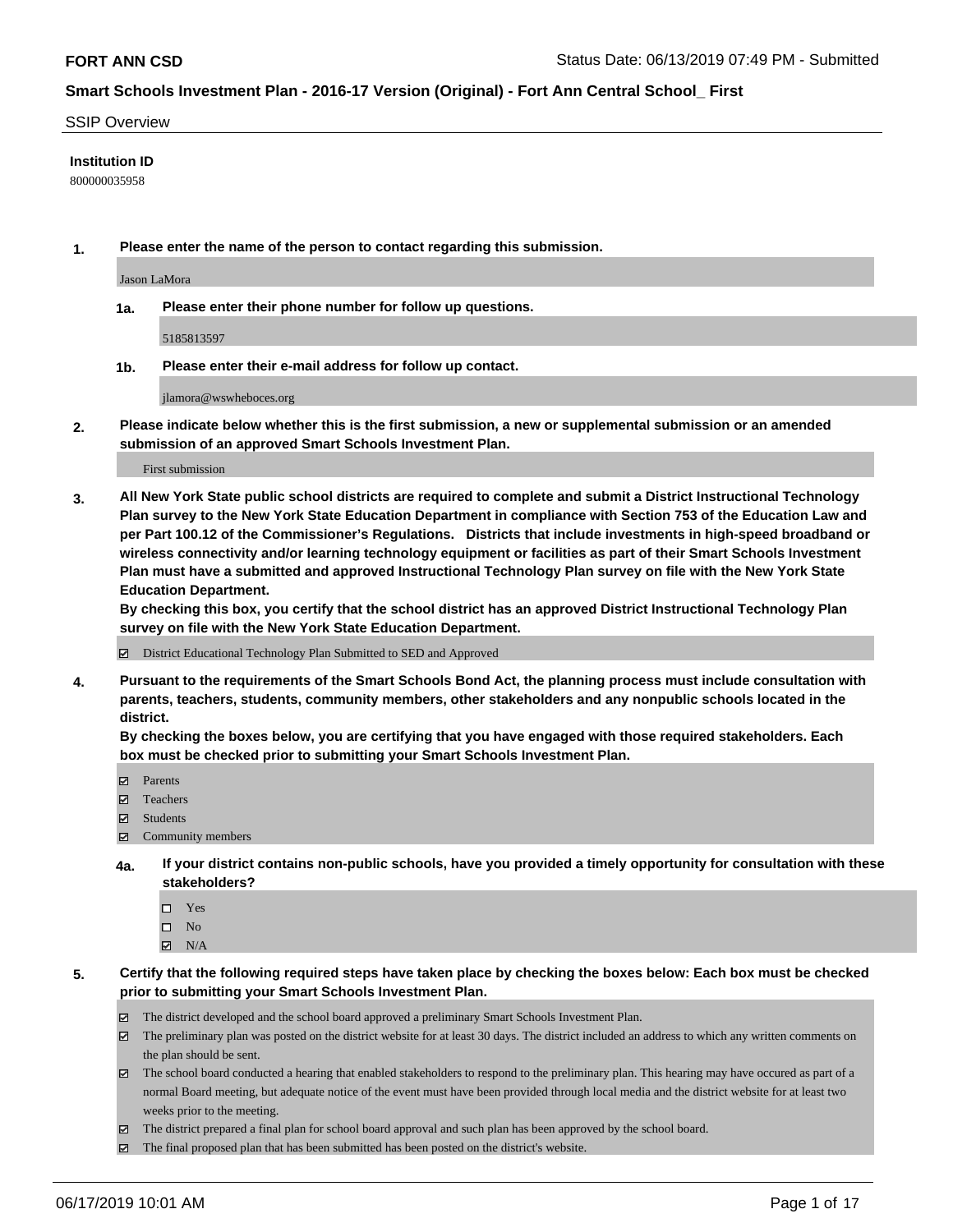SSIP Overview

**5a. Please upload the proposed Smart Schools Investment Plan (SSIP) that was posted on the district's website, along with any supporting materials. Note that this should be different than your recently submitted Educational Technology Survey. The Final SSIP, as approved by the School Board, should also be posted on the website and remain there during the course of the projects contained therein.**

Fort Ann CSD Smart Schools Implementation Plan Overview.pptx

**5b. Enter the webpage address where the final Smart Schools Investment Plan is posted. The Plan should remain posted for the life of the included projects.**

http://www.fortannschool.org/district/business\_department/smart\_schools\_bond\_act

**6. Please enter an estimate of the total number of students and staff that will benefit from this Smart Schools Investment Plan based on the cumulative projects submitted to date.**

492

**7. An LEA/School District may partner with one or more other LEA/School Districts to form a consortium to pool Smart Schools Bond Act funds for a project that meets all other Smart School Bond Act requirements. Each school district participating in the consortium will need to file an approved Smart Schools Investment Plan for the project and submit a signed Memorandum of Understanding that sets forth the details of the consortium including the roles of each respective district.**

 $\Box$  The district plans to participate in a consortium to partner with other school district(s) to implement a Smart Schools project.

#### **8. Please enter the name and 6-digit SED Code for each LEA/School District participating in the Consortium.**

| Partner LEA/District | <b>ISED BEDS Code</b> |
|----------------------|-----------------------|
| (No Response)        | (No Response)         |

#### **9. Please upload a signed Memorandum of Understanding with all of the participating Consortium partners.**

(No Response)

**10. Your district's Smart Schools Bond Act Allocation is:**

\$533,738

**11. Enter the budget sub-allocations by category that you are submitting for approval at this time. If you are not budgeting SSBA funds for a category, please enter 0 (zero.) If the value entered is \$0, you will not be required to complete that survey question.**

|                                       | Sub-<br>Allocations |
|---------------------------------------|---------------------|
| School Connectivity                   | 24,750              |
| Connectivity Projects for Communities | $\overline{0}$      |
| <b>Classroom Technology</b>           | 201,725             |
| Pre-Kindergarten Classrooms           | $\overline{0}$      |
| Replace Transportable Classrooms      | $\Omega$            |
| High-Tech Security Features           | $\Omega$            |
| Totals:                               | 226,475             |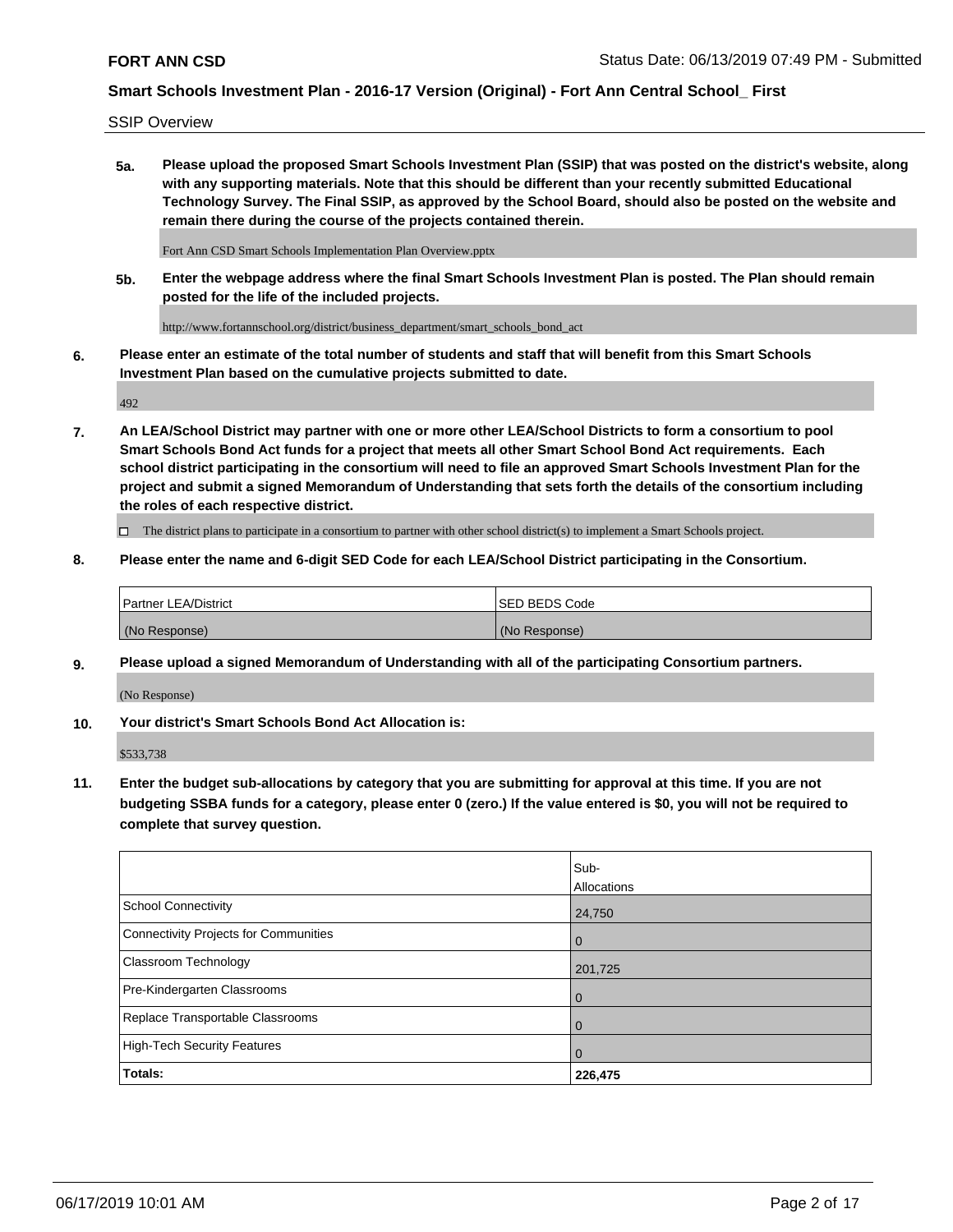School Connectivity

- **1. In order for students and faculty to receive the maximum benefit from the technology made available under the Smart Schools Bond Act, their school buildings must possess sufficient connectivity infrastructure to ensure that devices can be used during the school day. Smart Schools Investment Plans must demonstrate that:**
	- **• sufficient infrastructure that meets the Federal Communications Commission's 100 Mbps per 1,000 students standard currently exists in the buildings where new devices will be deployed, or**
	- **• is a planned use of a portion of Smart Schools Bond Act funds, or**
	- **• is under development through another funding source.**

**Smart Schools Bond Act funds used for technology infrastructure or classroom technology investments must increase the number of school buildings that meet or exceed the minimum speed standard of 100 Mbps per 1,000 students and staff within 12 months. This standard may be met on either a contracted 24/7 firm service or a "burstable" capability. If the standard is met under the burstable criteria, it must be:**

**1. Specifically codified in a service contract with a provider, and**

**2. Guaranteed to be available to all students and devices as needed, particularly during periods of high demand, such as computer-based testing (CBT) periods.**

### **Please describe how your district already meets or is planning to meet this standard within 12 months of plan submission.**

The district currently maintains a 60MB connection to the Internet through Neric to support the approximately 492 students enrolled in the district. They also have a burstable/ dedicated connection for distance learning. Those connections are serviced by 10gb internal and 1gb external network switches.

- **1a. If a district believes that it will be impossible to meet this standard within 12 months, it may apply for a waiver of this requirement, as described on the Smart Schools website. The waiver must be filed and approved by SED prior to submitting this survey.**
	- $\Box$  By checking this box, you are certifying that the school district has an approved waiver of this requirement on file with the New York State Education Department.

#### **2. Connectivity Speed Calculator (Required)**

|                         | Number of<br><b>Students</b> | Multiply by<br>100 Kbps | Divide by 1000 Current Speed<br>to Convert to<br>Required<br>Speed in Mb | lin Mb | <b>Expected</b><br>Speed to be<br>Attained Within Required<br>12 Months | <b>Expected Date</b><br>When<br>Speed Will be<br>Met |
|-------------------------|------------------------------|-------------------------|--------------------------------------------------------------------------|--------|-------------------------------------------------------------------------|------------------------------------------------------|
| <b>Calculated Speed</b> | 492                          | 49.200                  | 49.2                                                                     | 60     | 60                                                                      | <b>Currently Met</b>                                 |

#### **3. Describe how you intend to use Smart Schools Bond Act funds for high-speed broadband and/or wireless connectivity projects in school buildings.**

The school is using SSBA funds from school connectivity to install interactive whiteboards.

**4. Describe the linkage between the district's District Instructional Technology Plan and the proposed projects. (There should be a link between your response to this question and your response to Question 1 in Part E. Curriculum and Instruction "What are the district's plans to use digital connectivity and technology to improve teaching and learning?)**

Two of the district's Instructional Technology Plan goals are dependent on the technology proposed in this investment plan. Progress on those goals (Provide all students with consistent and equitable opportunities to integrate technology into their daily learning experiences in school and at home and Incorporate strategies for telecommunications, digital resources, robotics, programing and information technology to enhance instruction and student achievement) and engagement in current best/ innovative practices depends on updating aging interactive whiteboards, computers, and software. The district has also invested in technology support personnel and PD opportunities to maximize use and limit downtime.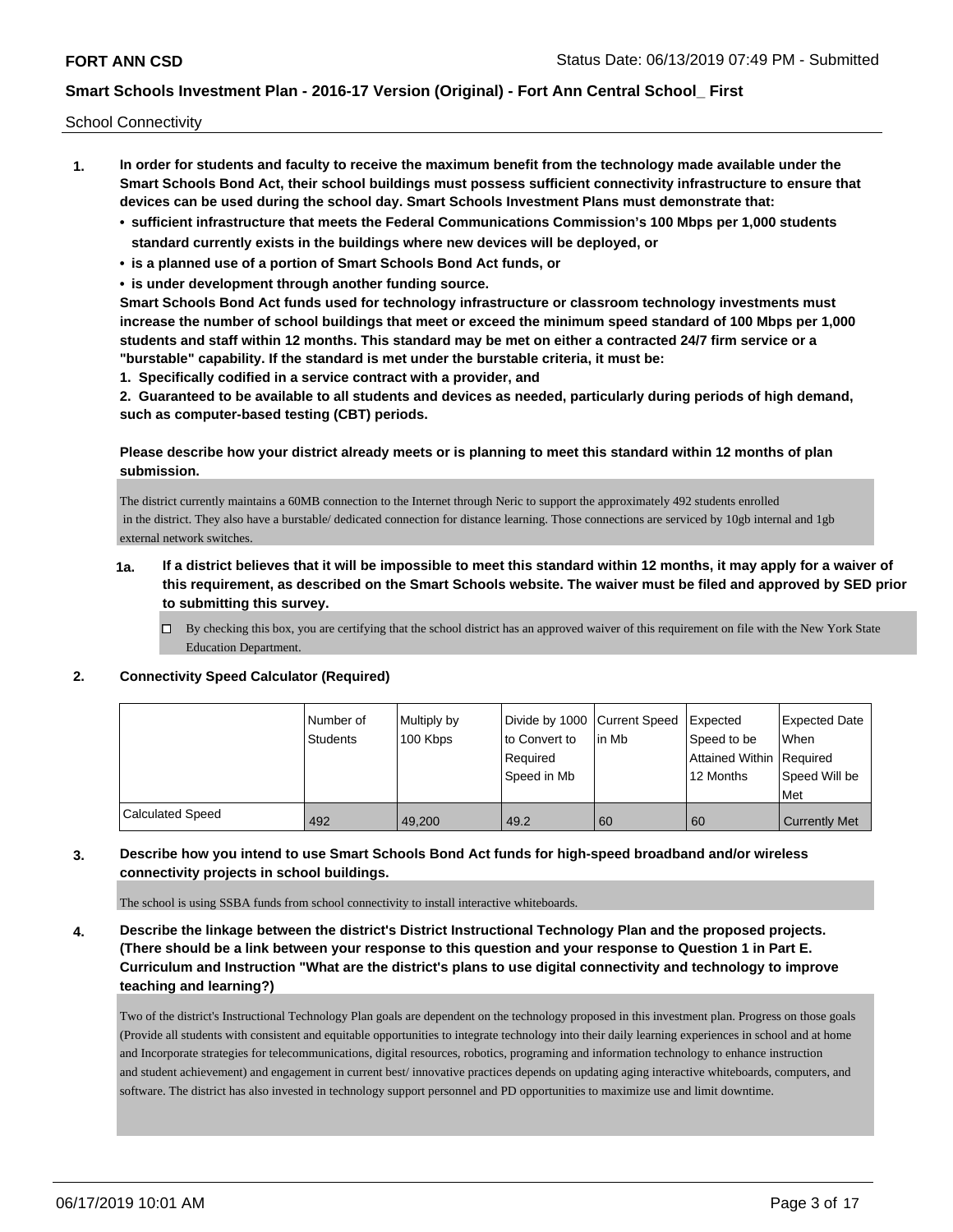School Connectivity

**5. If the district wishes to have students and staff access the Internet from wireless devices within the school building, or in close proximity to it, it must first ensure that it has a robust Wi-Fi network in place that has sufficient bandwidth to meet user demand.**

**Please describe how you have quantified this demand and how you plan to meet this demand.**

The district currently has a complete AC class wireless infrastructure in all of its school buildings. This current wireless network provides wireless access to every classroom, shared learning space and office throughout the district. They have also replaced the network and server infrastructure to a robust level. This was completed using e-rate and district funding.

Capacity is continually evaluated with the use of monitoring tools and has proven more than sufficient in practice. As devices are added, the district will continue to monitor performance with the use of tools and in practice to proactively increase bandwidth if needed.

**6. As indicated on Page 5 of the guidance, the Office of Facilities Planning will have to conduct a preliminary review of all capital projects, including connectivity projects.**

**Please indicate on a separate row each project number given to you by the Office of Facilities Planning.**

| <b>Project Number</b> |  |
|-----------------------|--|
| 64-05-02-04-0-001-BA2 |  |

**7. Certain high-tech security and connectivity infrastructure projects may be eligible for an expedited review process as determined by the Office of Facilities Planning.**

**Was your project deemed eligible for streamlined review?**

Yes

**7a. Districts that choose the Streamlined Review Process will be required to certify that they have reviewed all installations with their licensed architect or engineer of record and provide that person's name and license number. The licensed professional must review the products and proposed method of installation prior to implementation and review the work during and after completion in order to affirm that the work was codecompliant, if requested.**

I certify that I have reviewed all installations with a licensed architect or engineer of record.

**8. Include the name and license number of the architect or engineer of record.**

| <b>Name</b>                          | License Number |
|--------------------------------------|----------------|
| John Onderdonk, AIA, LEED AP Partner | 26799          |

**9. If you are submitting an allocation for School Connectivity complete this table. Note that the calculated Total at the bottom of the table must equal the Total allocation for this category that you entered in the SSIP Overview overall budget.** 

|                                            | Sub-              |
|--------------------------------------------|-------------------|
|                                            | <b>Allocation</b> |
| Network/Access Costs                       | (No Response)     |
| Outside Plant Costs                        | (No Response)     |
| School Internal Connections and Components | (No Response)     |
| Professional Services                      | 24,750            |
| Testing                                    | (No Response)     |
| <b>Other Upfront Costs</b>                 | (No Response)     |
| <b>Other Costs</b>                         |                   |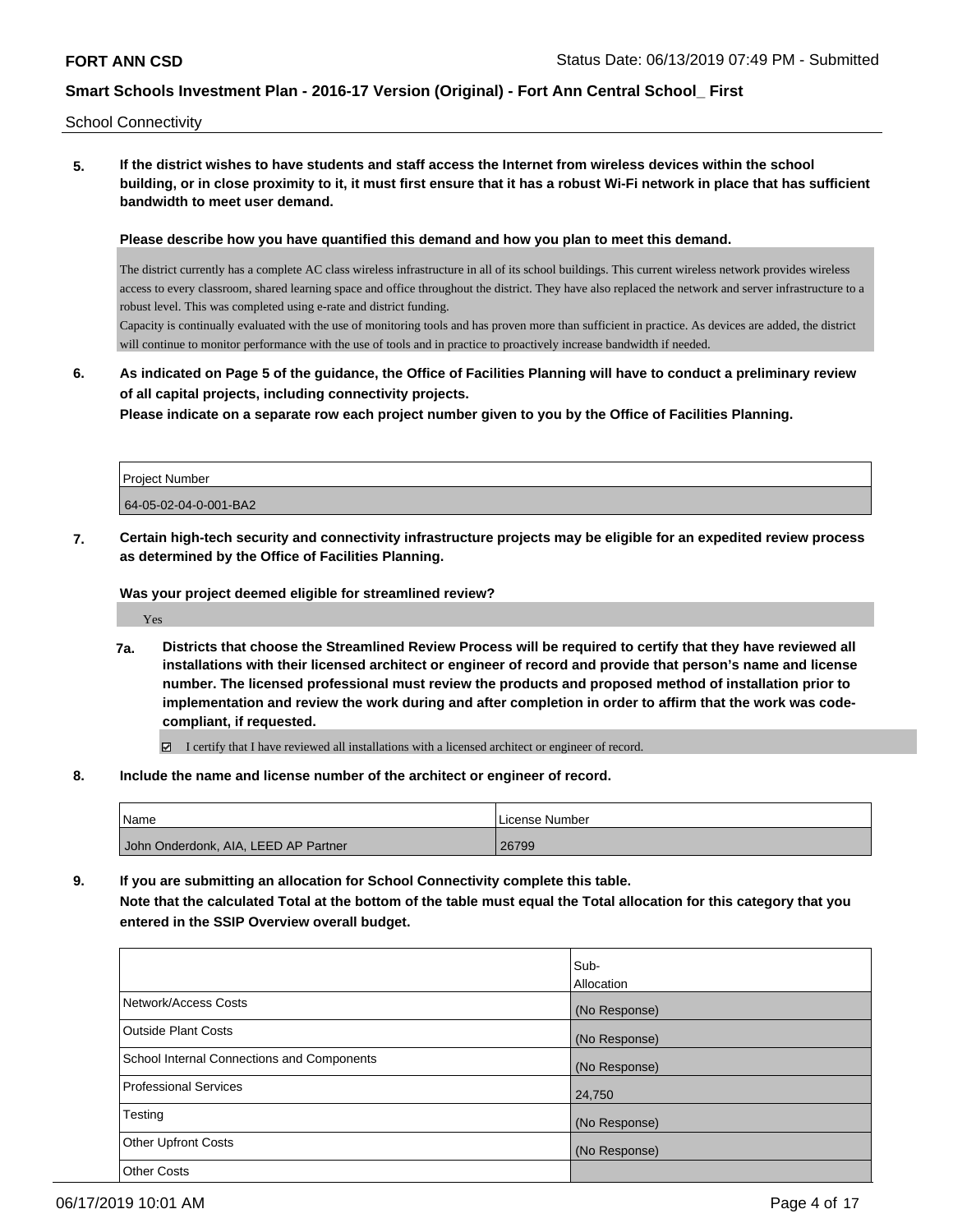School Connectivity

|                | Sub-          |
|----------------|---------------|
|                | Allocation    |
|                | (No Response) |
| <b>Totals:</b> | 24,750        |

**10. Please detail the type, quantity, per unit cost and total cost of the eligible items under each sub-category. This is especially important for any expenditures listed under the "Other" category. All expenditures must be eligible for tax-exempt financing to be reimbursed through the SSBA. Sufficient detail must be provided so that we can verify this is the case. If you have any questions, please contact us directly through smartschools@nysed.gov. NOTE: Wireless Access Points should be included in this category, not under Classroom Educational Technology, except those that will be loaned/purchased for nonpublic schools.**

| Select the allowable expenditure | Item to be purchased                 | Quantity | Cost per Item | Total Cost |
|----------------------------------|--------------------------------------|----------|---------------|------------|
| type.                            |                                      |          |               |            |
| Repeat to add another item under |                                      |          |               |            |
| each type.                       |                                      |          |               |            |
| <b>Professional Services</b>     | Installation of Interactive Displays | 33       | 750           | 24.750     |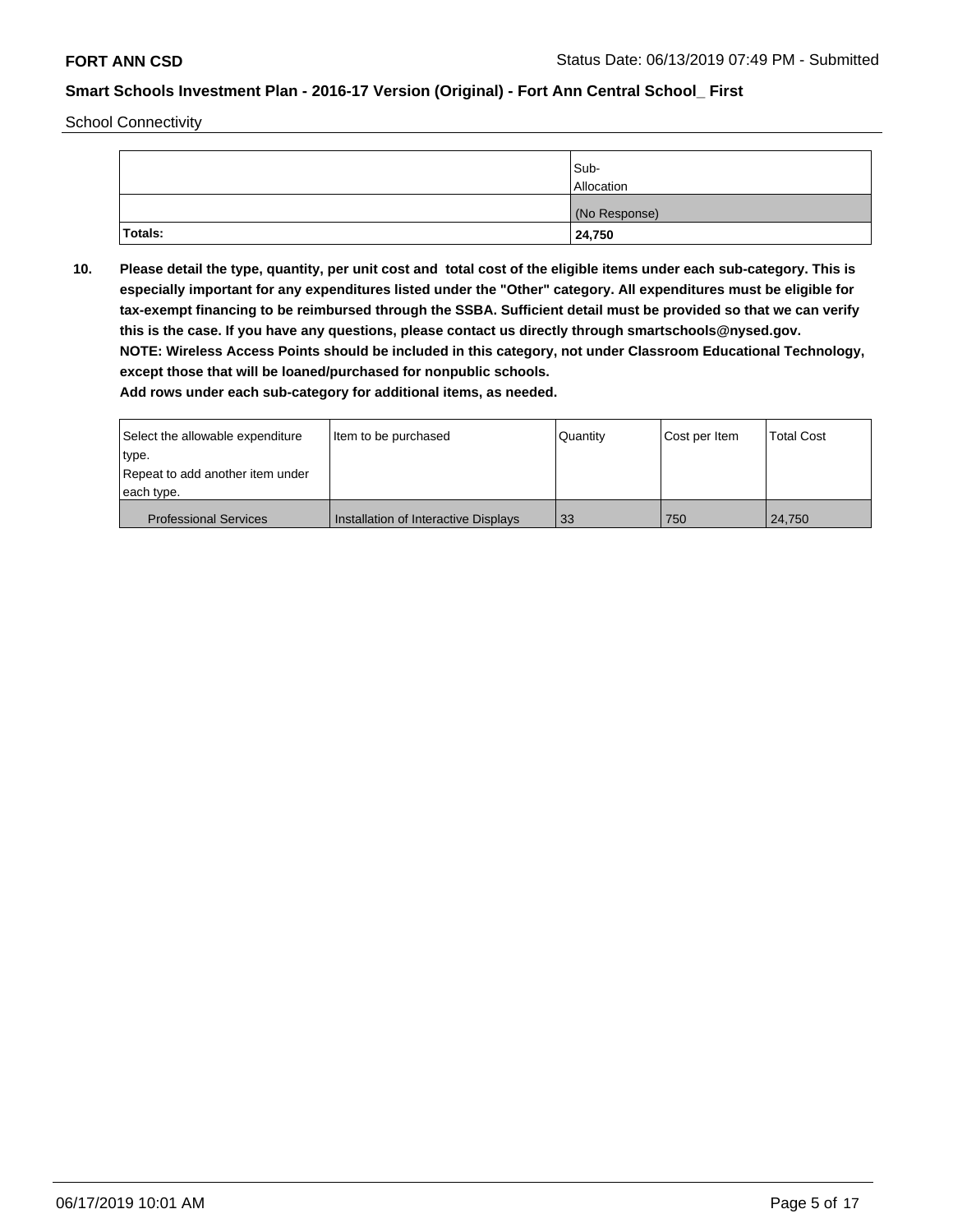Community Connectivity (Broadband and Wireless)

**1. Describe how you intend to use Smart Schools Bond Act funds for high-speed broadband and/or wireless connectivity projects in the community.**

(No Response)

**2. Please describe how the proposed project(s) will promote student achievement and increase student and/or staff access to the Internet in a manner that enhances student learning and/or instruction outside of the school day and/or school building.**

(No Response)

**3. Community connectivity projects must comply with all the necessary local building codes and regulations (building and related permits are not required prior to plan submission).**

 $\Box$  I certify that we will comply with all the necessary local building codes and regulations.

**4. Please describe the physical location of the proposed investment.**

(No Response)

**5. Please provide the initial list of partners participating in the Community Connectivity Broadband Project, along with their Federal Tax Identification (Employer Identification) number.**

| <b>Project Partners</b> | Federal ID#   |
|-------------------------|---------------|
| (No Response)           | (No Response) |

**6. If you are submitting an allocation for Community Connectivity, complete this table.**

**Note that the calculated Total at the bottom of the table must equal the Total allocation for this category that you entered in the SSIP Overview overall budget.**

|                                    | Sub-Allocation |
|------------------------------------|----------------|
| Network/Access Costs               | (No Response)  |
| <b>Outside Plant Costs</b>         | (No Response)  |
| <b>Tower Costs</b>                 | (No Response)  |
| <b>Customer Premises Equipment</b> | (No Response)  |
| <b>Professional Services</b>       | (No Response)  |
| Testing                            | (No Response)  |
| <b>Other Upfront Costs</b>         | (No Response)  |
| <b>Other Costs</b>                 | (No Response)  |
| Totals:                            | 0              |

**7. Please detail the type, quantity, per unit cost and total cost of the eligible items under each sub-category. This is especially important for any expenditures listed under the "Other" category. All expenditures must be capital-bond eligible to be reimbursed through the SSBA. If you have any questions, please contact us directly through smartschools@nysed.gov.**

| Select the allowable expenditure | Item to be purchased | Quantity      | Cost per Item | <b>Total Cost</b> |
|----------------------------------|----------------------|---------------|---------------|-------------------|
| type.                            |                      |               |               |                   |
| Repeat to add another item under |                      |               |               |                   |
| each type.                       |                      |               |               |                   |
| (No Response)                    | (No Response)        | (No Response) | (No Response) | (No Response)     |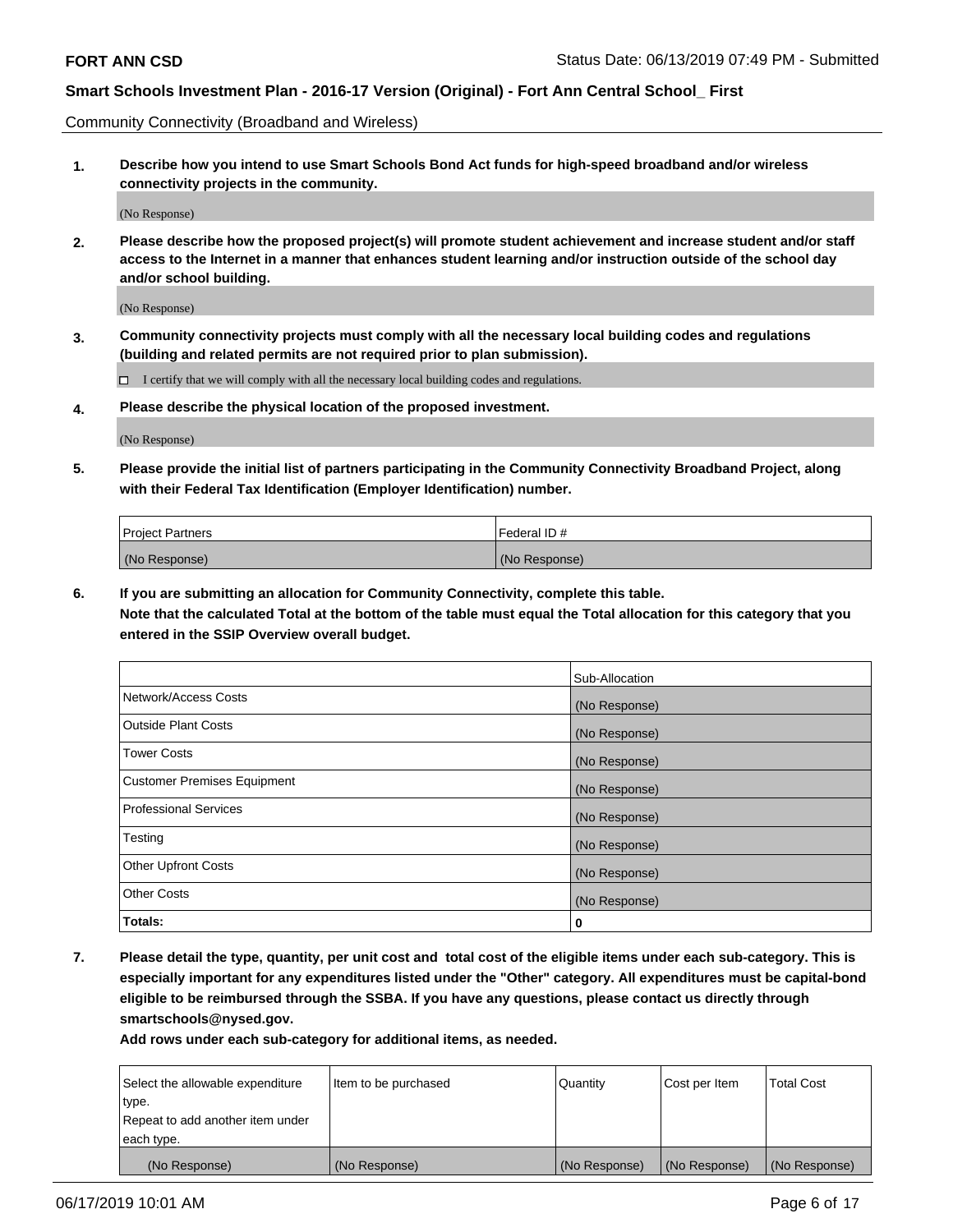#### Classroom Learning Technology

**1. In order for students and faculty to receive the maximum benefit from the technology made available under the Smart Schools Bond Act, their school buildings must possess sufficient connectivity infrastructure to ensure that devices can be used during the school day. Smart Schools Investment Plans must demonstrate that sufficient infrastructure that meets the Federal Communications Commission's 100 Mbps per 1,000 students standard currently exists in the buildings where new devices will be deployed, or is a planned use of a portion of Smart Schools Bond Act funds, or is under development through another funding source. Smart Schools Bond Act funds used for technology infrastructure or classroom technology investments must increase the number of school buildings that meet or exceed the minimum speed standard of 100 Mbps per 1,000 students and staff within 12 months. This standard may be met on either a contracted 24/7 firm service or a "burstable" capability. If the standard is met under the burstable criteria, it must be:**

**1. Specifically codified in a service contract with a provider, and**

**2. Guaranteed to be available to all students and devices as needed, particularly during periods of high demand, such as computer-based testing (CBT) periods.**

**Please describe how your district already meets or is planning to meet this standard within 12 months of plan submission.**

The district currently maintains a 60MB connection to the Internet through Neric to support the approximately 492 students enrolled in the district.

- **1a. If a district believes that it will be impossible to meet this standard within 12 months, it may apply for a waiver of this requirement, as described on the Smart Schools website. The waiver must be filed and approved by SED prior to submitting this survey.**
	- By checking this box, you are certifying that the school district has an approved waiver of this requirement on file with the New York State Education Department.

## **2. Connectivity Speed Calculator (Required)**

|                         | Number of<br>Students | Multiply by<br>100 Kbps | Divide by 1000 Current Speed<br>to Convert to<br>Required<br>Speed in Mb | lin Mb | Expected<br>Speed to be<br>Attained Within Required<br>12 Months | <b>Expected Date</b><br>When<br>Speed Will be<br>Met |
|-------------------------|-----------------------|-------------------------|--------------------------------------------------------------------------|--------|------------------------------------------------------------------|------------------------------------------------------|
| <b>Calculated Speed</b> | 492                   | 49.200                  | 49.2                                                                     | 60     | 60                                                               | <b>Currently Met</b>                                 |

**3. If the district wishes to have students and staff access the Internet from wireless devices within the school building, or in close proximity to it, it must first ensure that it has a robust Wi-Fi network in place that has sufficient bandwidth to meet user demand.**

**Please describe how you have quantified this demand and how you plan to meet this demand.**

The district currently has a complete AC class wireless infrastructure in all of its school buildings. This current wireless network provides wireless access to every classroom, shared learning space and office throughout the district. This was completed in the fall using e-rate funding.

**4. All New York State public school districts are required to complete and submit an Instructional Technology Plan survey to the New York State Education Department in compliance with Section 753 of the Education Law and per Part 100.12 of the Commissioner's Regulations.**

**Districts that include educational technology purchases as part of their Smart Schools Investment Plan must have a submitted and approved Instructional Technology Plan survey on file with the New York State Education Department.**

By checking this box, you are certifying that the school district has an approved Instructional Technology Plan survey on file with the New York State Education Department.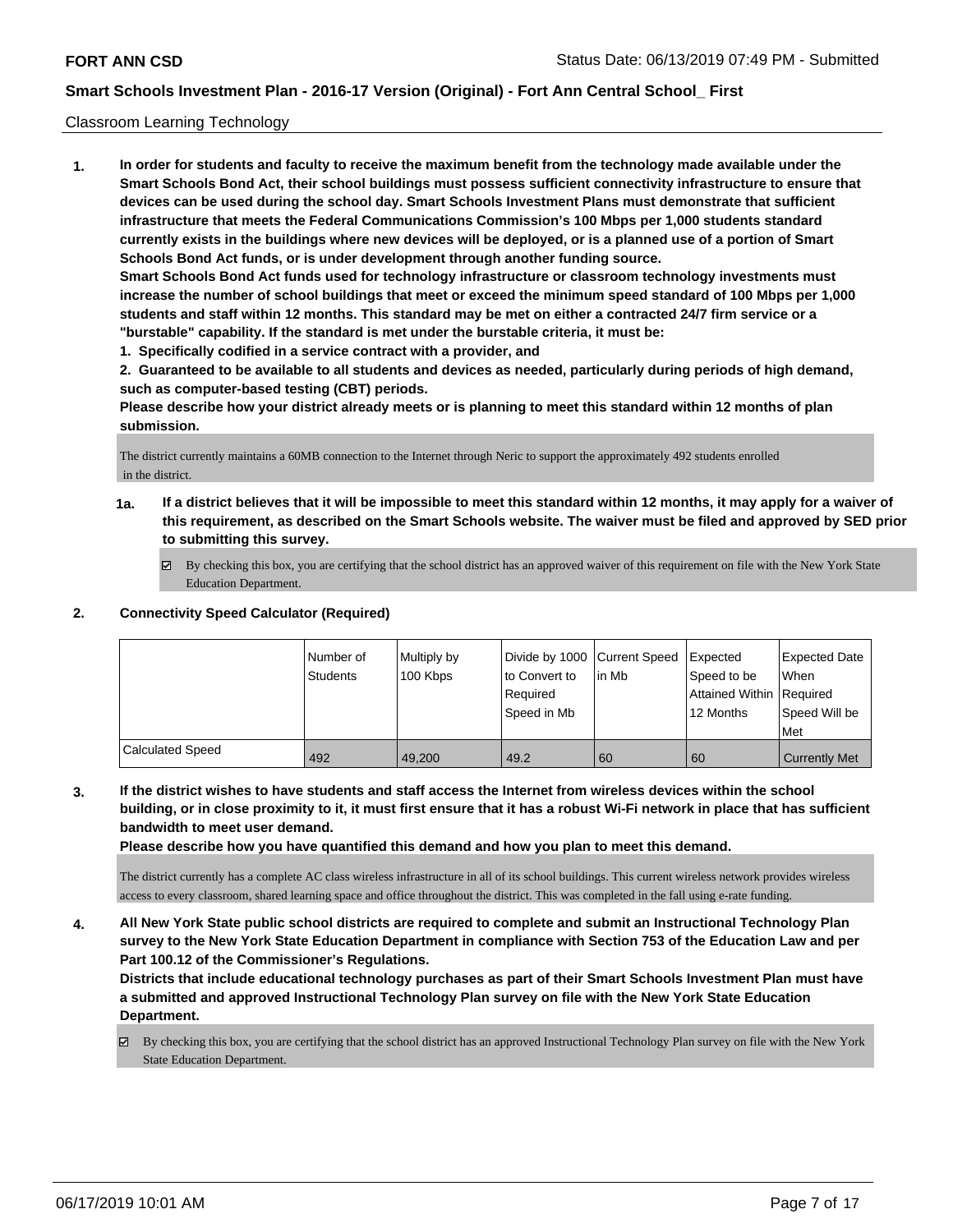#### Classroom Learning Technology

## **5. Describe the devices you intend to purchase and their compatibility with existing or planned platforms or systems. Specifically address the adequacy of each facility's electrical, HVAC and other infrastructure necessary to install and support the operation of the planned technology.**

The district will be using this round of funding for three primary purposes:

 Function 1: Replace Smart Boards throughout the school with new interactive displays. The school is currently using Smart Boards that are 8 to eleven years old and starting to fail at a high rate. This funding will allow us to provide interactive screens for our classrooms along with new teacher stations with wireless projection capabilities for collaborative learning.

 Function 2: Provide Chromebooks to our 4th and 12th grade students. We've been fortunate to have a number of Chromebooks already deployed in our district in a cart sharing model. Our current models are aged and failing. We have allocated local funds to continue this initiative. Smart Schools funding will allow us to replace some of the older devices that are end of life.

Function 3: Provide opportunities for innovation and creativity with guided access to innovative technologies; 3D printer, laser cutter/engraver, and CNC.

All classrooms are currently wired to support Smart Boards and teacher computers and the Multimedia center houses current Chrome Carts , so

existing electrical will meet the needs of this scope and the new devices.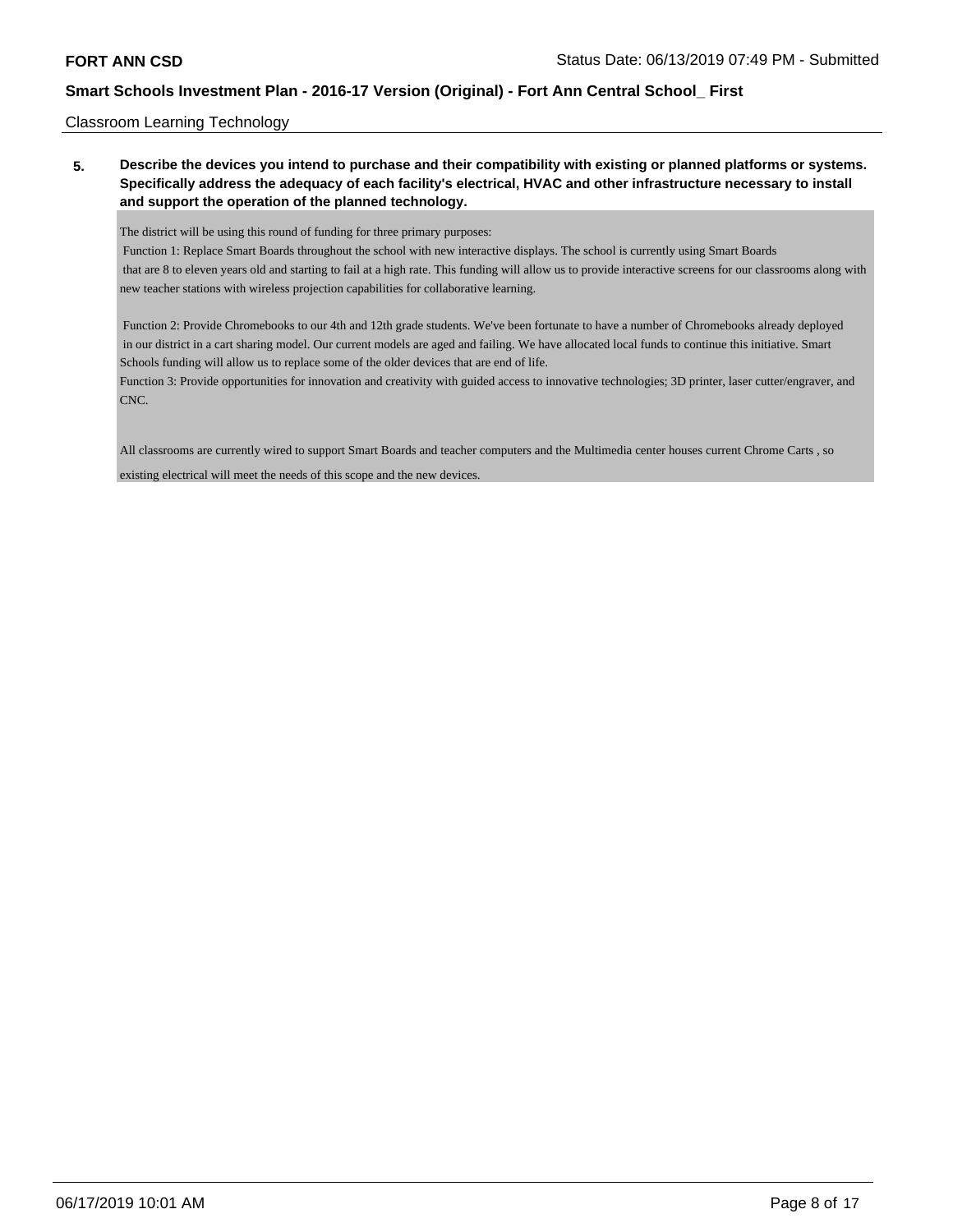#### Classroom Learning Technology

- **6. Describe how the proposed technology purchases will:**
	- **> enhance differentiated instruction;**
	- **> expand student learning inside and outside the classroom;**
	- **> benefit students with disabilities and English language learners; and**
	- **> contribute to the reduction of other learning gaps that have been identified within the district.**

**The expectation is that districts will place a priority on addressing the needs of students who struggle to succeed in a rigorous curriculum. Responses in this section should specifically address this concern and align with the district's Instructional Technology Plan (in particular Question 2 of E. Curriculum and Instruction: "Does the district's instructional technology plan address the needs of students with disabilities to ensure equitable access to instruction, materials and assessments?" and Question 3 of the same section: "Does the district's instructional technology plan address the provision of assistive technology specifically for students with disabilities to ensure access to and participation in the general curriculum?"**

The technology purchased for our students and classrooms will continue to support all students. Greater access to technology can often level the playing field by providing adaptive solutions to classroom curriculum. As we currently have access to these devices in a cart model, we have had success in differentiating lessons using technology to allow our students with needs to be more successful in a traditional classroom environment. Thanks to innovations in technology, students with special needs have many options available to them to help them achieve success in the classroom, from text-to-speech programs, to audiobooks and interactive ebooks, to apps that make it possible for students to express themselves and to successfully perform along with their peers. These assistive technology resources are carefully chosen and made available through the Special Education department and WSWHE BOCES consultant services.

One of the district's main technology goals is to provide equitable resources and access to ALL students, regardless of disability. The District is committed to providing equity and accessibility to all of its students.

We will also continue to explore ways to integrate technology at a deeper level moving beyond just using it to replace a traditional activity substitution activities. Technology affords us access to a much bigger classroom with the ability to reach out to experts outside the walls of our schools, the ability to create and synthesize understanding in project-based learning, and the ability to collaborate beyond the teacher. We can modify and redefine our traditional classroom tasks (SAMR) and in doing so, open doors to easy pathways to creativity, critical thinking, communication and collaboration.

The technology purchased will benefit our students with disabilities and ELL students. With our current model of Chromebook use, we

have seen students with disabilities take advantage of available apps and extensions to support their comprehension, writing, fluency, and critical

### analysis skills.

The use of technology is a key component for helping ELL students bridge the language gap. Currently, ELL have several technology options available to them to help them gain confidence and experience success in school, from STARS, to Pebble Go, Kindles, Tumblebooks, Google Translate, audio books, interactive ebooks, electronic textbooks, and apps. With the addition of 1 to 1 devices to facilitate access to these resources. This is an area in which the district will continue to explore additional resources.

Finally, using the newest tools of innovation, students will be able to express themselves and explore creativity on a far deeper level. The innovation space will provide opportunities to engage students with excitement and expression.

**7. Where appropriate, describe how the proposed technology purchases will enhance ongoing communication with parents and other stakeholders and help the district facilitate technology-based regional partnerships, including distance learning and other efforts.**

Our staff continues to use tools like Google Classroom as ways to increase their communication between teacher and parents.

We've also started to see classes use tools like Google Hangouts to establish connections with other partners outside of the school.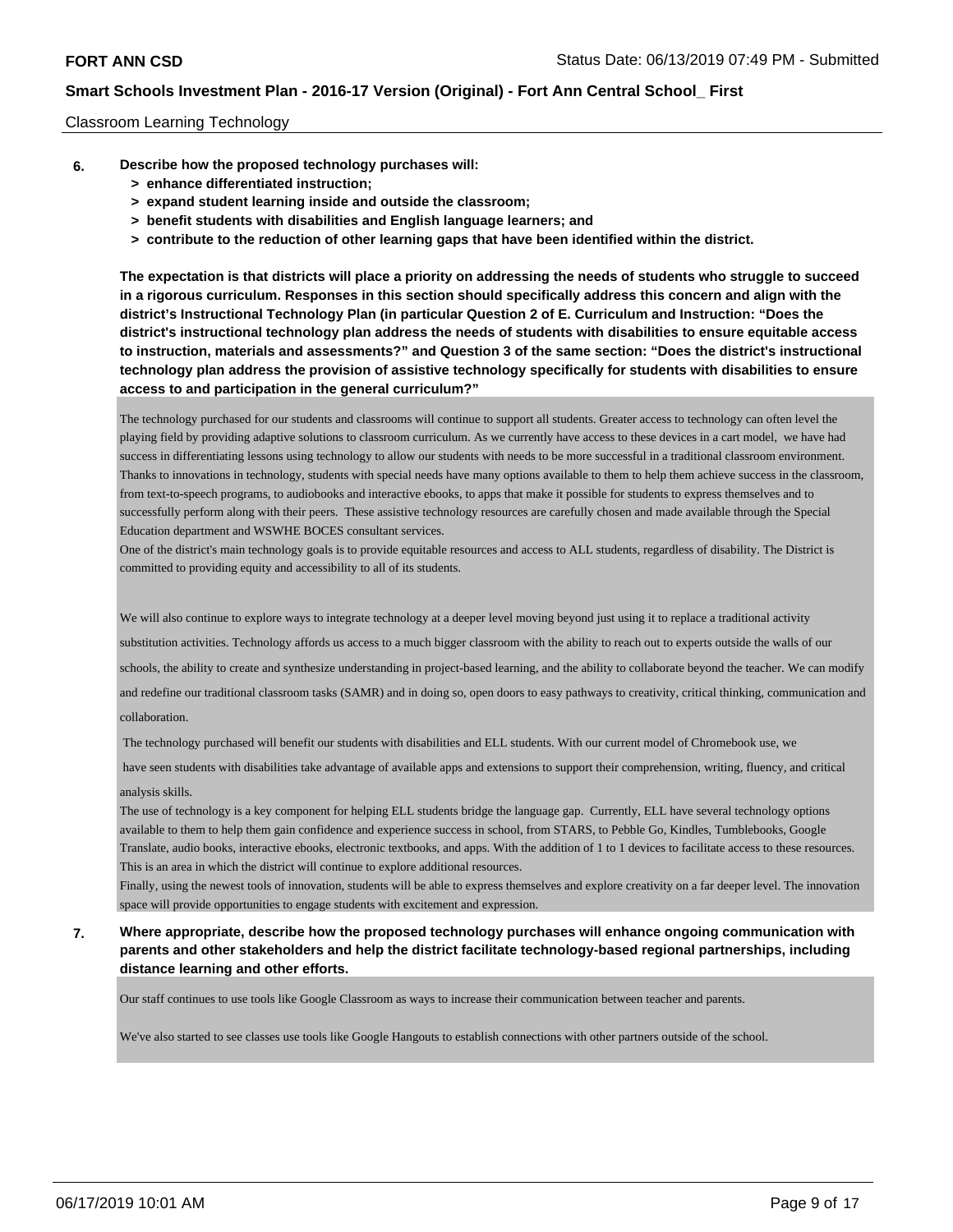#### Classroom Learning Technology

**8. Describe the district's plan to provide professional development to ensure that administrators, teachers and staff can employ the technology purchased to enhance instruction successfully.**

**Note: This response should be aligned and expanded upon in accordance with your district's response to Question 1 of F. Professional Development of your Instructional Technology Plan: "Please provide a summary of professional development offered to teachers and staff, for the time period covered by this plan, to support technology to enhance teaching and learning. Please include topics, audience and method of delivery within your summary."**

Professional development is a critical part of implementation of technology. Without professional development to properly train staff in the proper use of technological tools, there cannot be adequate implementation of such tools, and the desired outcomes with students will fall short of their goals. The district is committed to providing professional development in technology to all staff on a continuing basis, so that staff is well supported as they integrate technology into their instructional practices.

Currently, the district is part of WSWHE BOCES model schools, providing weekly embedded professional technology integration professional development, as well as through conference days, PLCs, and staff meetings. Our PD has progressed from skill based trainings on platforms like GSuite for education, to SAMR and the ISTE standards.

- **9. Districts must contact the SUNY/CUNY teacher preparation program that supplies the largest number of the district's new teachers to request advice on innovative uses and best practices at the intersection of pedagogy and educational technology.**
	- By checking this box, you certify that you have contacted the SUNY/CUNY teacher preparation program that supplies the largest number of your new teachers to request advice on these issues.

#### **9a. Please enter the name of the SUNY or CUNY Institution that you contacted.**

SUNY Plattsburgh at Adirondack

**9b. Enter the primary Institution phone number.**

#### (518) 792-5425

**9c. Enter the name of the contact person with whom you consulted and/or will be collaborating with on innovative uses of technology and best practices.**

Stephen Danna

**10. A district whose Smart Schools Investment Plan proposes the purchase of technology devices and other hardware must account for nonpublic schools in the district.**

**Are there nonpublic schools within your school district?**

□ Yes

 $\boxtimes$  No

**11. Nonpublic Classroom Technology Loan Calculator**

**The Smart Schools Bond Act provides that any Classroom Learning Technology purchases made using Smart Schools funds shall be lent, upon request, to nonpublic schools in the district. However, no school district shall be required to loan technology in amounts greater than the total obtained and spent on technology pursuant to the Smart Schools Bond Act and the value of such loan may not exceed the total of \$250 multiplied by the nonpublic school enrollment in the base year at the time of enactment.**

**See:**

**http://www.p12.nysed.gov/mgtserv/smart\_schools/docs/Smart\_Schools\_Bond\_Act\_Guidance\_04.27.15\_Final.pdf.**

|                           | 1. Classroom   | 2. Public   | 3. Nonpublic | l 4. Sum of  | 15. Total Per | l 6. Total     |
|---------------------------|----------------|-------------|--------------|--------------|---------------|----------------|
|                           | Technology     | Enrollment  | Enrollment   | Public and   | Pupil Sub-    | Nonpublic Loan |
|                           | Sub-allocation | $(2014-15)$ | $(2014-15)$  | l Nonpublic  | lallocation   | Amount         |
|                           |                |             |              | l Enrollment |               |                |
| Calculated Nonpublic Loan |                |             |              |              |               |                |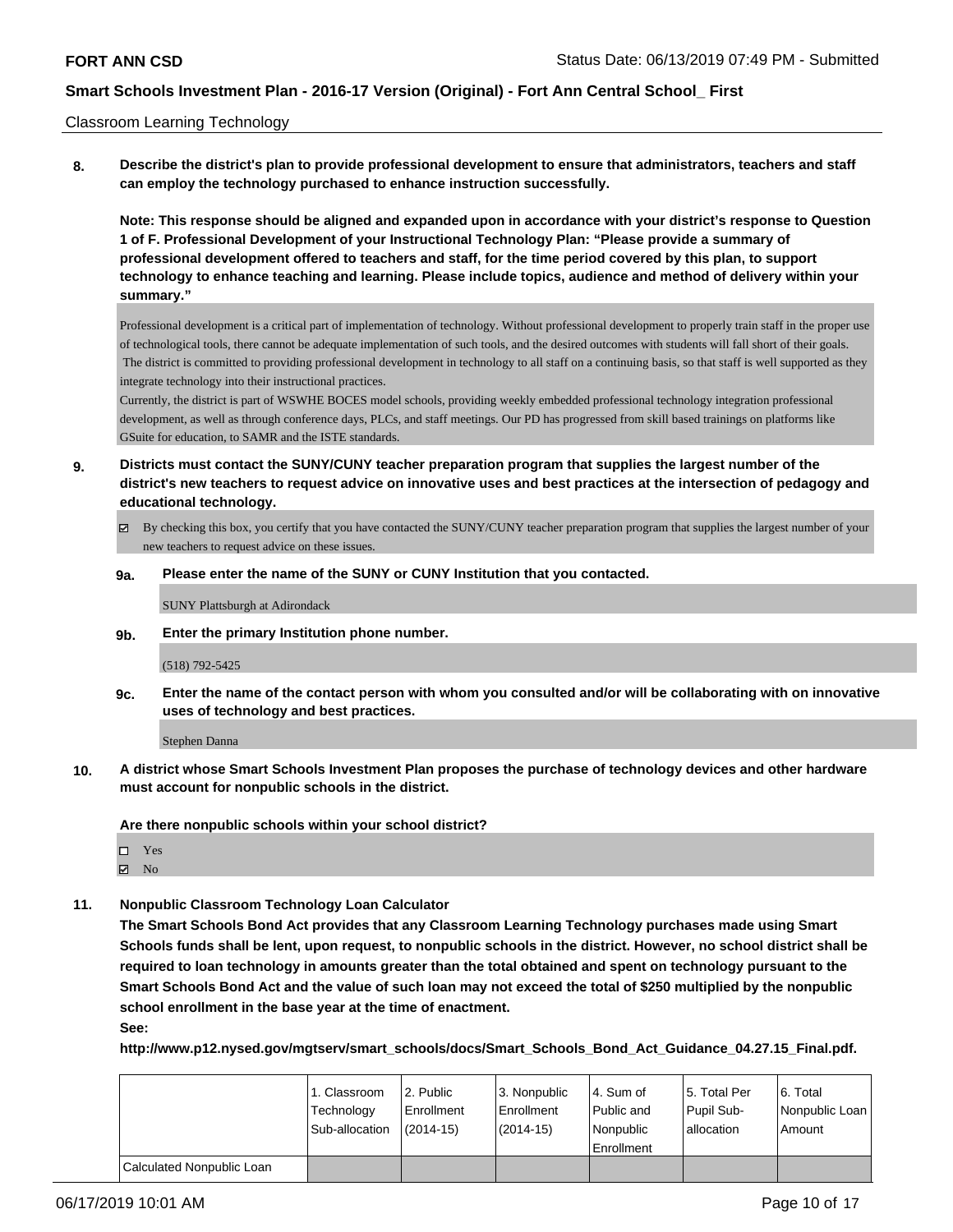Classroom Learning Technology

|        | 1. Classroom<br>Technology<br>Sub-allocation | 12. Public<br>Enrollment<br>(2014-15) | 3. Nonpublic<br>l Enrollment<br>$(2014-15)$ | l 4. Sum of<br>Public and<br>Nonpublic                                              | 15. Total Per<br>Pupil Sub-<br>lallocation | 6. Total<br>Nonpublic Loan<br>Amount |
|--------|----------------------------------------------|---------------------------------------|---------------------------------------------|-------------------------------------------------------------------------------------|--------------------------------------------|--------------------------------------|
|        |                                              |                                       |                                             | Enrollment                                                                          |                                            |                                      |
| Amount |                                              |                                       |                                             | (No Response) (No Response) (No Response) (No Response) (No Response) (No Response) |                                            |                                      |

**12. To ensure the sustainability of technology purchases made with Smart Schools funds, districts must demonstrate a long-term plan to maintain and replace technology purchases supported by Smart Schools Bond Act funds. This sustainability plan shall demonstrate a district's capacity to support recurring costs of use that are ineligible for Smart Schools Bond Act funding such as device maintenance, technical support, Internet and wireless fees, maintenance of hotspots, staff professional development, building maintenance and the replacement of incidental items. Further, such a sustainability plan shall include a long-term plan for the replacement of purchased devices and equipment at the end of their useful life with other funding sources.**

By checking this box, you certify that the district has a sustainability plan as described above.

**13. Districts must ensure that devices purchased with Smart Schools Bond funds will be distributed, prepared for use, maintained and supported appropriately. Districts must maintain detailed device inventories in accordance with generally accepted accounting principles.**

By checking this box, you certify that the district has a distribution and inventory management plan and system in place.

**14. If you are submitting an allocation for Classroom Learning Technology complete this table. Note that the calculated Total at the bottom of the table must equal the Total allocation for this category that you entered in the SSIP Overview overall budget.**

|                         | Sub-Allocation |
|-------------------------|----------------|
| Interactive Whiteboards | 132,000        |
| Computer Servers        | 2,732          |
| Desktop Computers       | 26,807         |
| <b>Laptop Computers</b> | 5,670          |
| <b>Tablet Computers</b> | (No Response)  |
| <b>Other Costs</b>      | 34,516         |
| Totals:                 | 201,725        |

**15. Please detail the type, quantity, per unit cost and total cost of the eligible items under each sub-category. This is especially important for any expenditures listed under the "Other" category. All expenditures must be capital-bond eligible to be reimbursed through the SSBA. If you have any questions, please contact us directly through smartschools@nysed.gov.**

**Please specify in the "Item to be Purchased" field which specific expenditures and items are planned to meet the district's nonpublic loan requirement, if applicable.**

**NOTE: Wireless Access Points that will be loaned/purchased for nonpublic schools should ONLY be included in this category, not under School Connectivity, where public school districts would list them. Add rows under each sub-category for additional items, as needed.**

| Select the allowable expenditure<br>∣type.<br>Repeat to add another item under<br>each type. | Item to be Purchased                              | Quantity | Cost per Item | <b>Total Cost</b> |
|----------------------------------------------------------------------------------------------|---------------------------------------------------|----------|---------------|-------------------|
| <b>Other Costs</b>                                                                           | <b>Chrome Education - Chromebook</b><br>licensing | 30       | 24            | 720               |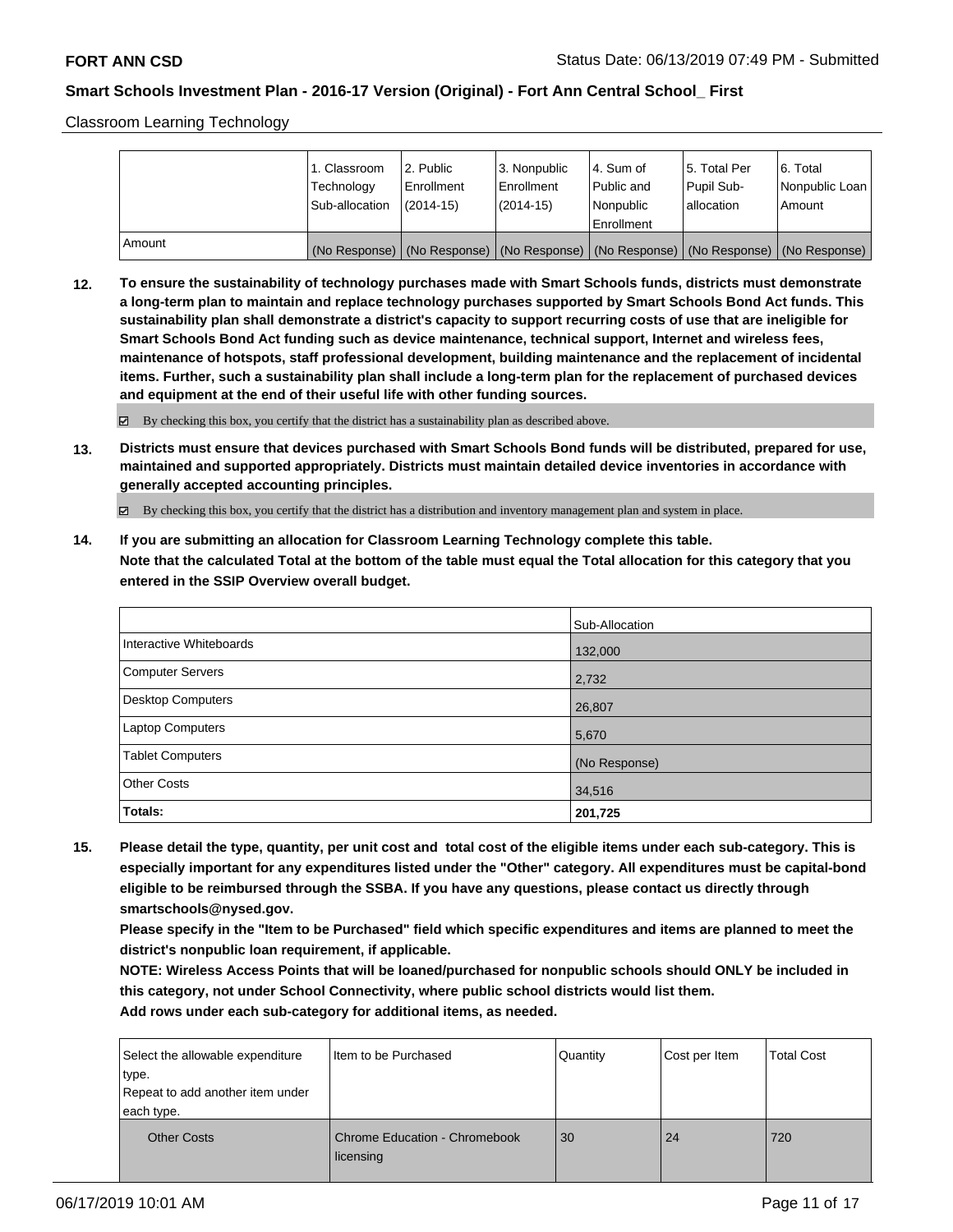Classroom Learning Technology

| Select the allowable expenditure<br>type.<br>Repeat to add another item under<br>each type. | Item to be Purchased                                                                                                                                    | Quantity       | Cost per Item | <b>Total Cost</b> |
|---------------------------------------------------------------------------------------------|---------------------------------------------------------------------------------------------------------------------------------------------------------|----------------|---------------|-------------------|
| <b>Laptop Computers</b>                                                                     | Chromebooks                                                                                                                                             | 30             | 189           | 5,670             |
| <b>Desktop Computers</b>                                                                    | OptiPlex 5050 MFF                                                                                                                                       | 33             | 593           | 19,569            |
| <b>Desktop Computers</b>                                                                    | Dell 22 Monitor - P2217                                                                                                                                 | 3              | 113           | 339               |
| <b>Desktop Computers</b>                                                                    | Precision 5820 Tower                                                                                                                                    | $\mathbf 1$    | 2,404         | 2,404             |
| <b>Desktop Computers</b>                                                                    | Dell 24 Monitor - P2417H                                                                                                                                | 5              | 146           | 730               |
| <b>Desktop Computers</b>                                                                    | OptiPlex 5050 MFF                                                                                                                                       | 5              | 753           | 3,765             |
| <b>Other Costs</b>                                                                          | Desktop D2418 Desktop CNC with<br>D2418 Tools, Aluminum Deck kit, and<br>Spindle Kit 1HP 110V 1PH DT, 7 piece<br>bit kit, lift gate, and full enclosure | $\mathbf{1}$   | 8,682         | 8,682             |
| <b>Other Costs</b>                                                                          | 5SHOBLASER: Hobby Laser 5S with<br>H-Series High Quality Air Compressor,<br>3 5GFAN: H-Series Laser Exhaust<br>fan/two pcs flange                       | $\mathbf{1}$   | 3,974         | 3,974             |
| <b>Other Costs</b>                                                                          | 5 PHEXPROXL: Phoenix Pro XL UV<br>LED DLP 3D Printer with Translating<br>Projector and 500mL Clear Universal<br>Resin                                   | $\mathbf{1}$   | 7,575         | 7,575             |
| <b>Computer Servers</b>                                                                     | PowerEdge R330                                                                                                                                          | $\mathbf{1}$   | 2,732         | 2,732             |
| <b>Other Costs</b>                                                                          | Rail system and mount for Interactive<br><b>Flat Panel</b>                                                                                              | 12             | 450           | 5,400             |
| <b>Other Costs</b>                                                                          | Large Fusion Micro-Adjustable Fixed<br><b>Wall Display Mount</b>                                                                                        | 21             | 249           | 5,229             |
| <b>Other Costs</b>                                                                          | 15ft Select High Speed HDMI Cable<br>with Ethernet M/M - In-Wall CL2-Rated                                                                              | 21             | 28            | 588               |
| <b>Other Costs</b>                                                                          | 25ft HDMI Cable                                                                                                                                         | $\overline{7}$ | 38            | 266               |
| <b>Other Costs</b>                                                                          | 15m Select Standard Speed HDMI<br>with Ethernet Cable                                                                                                   | $\overline{4}$ | 85            | 340               |
| <b>Other Costs</b>                                                                          | 75ft Active High Speed HDMI Cable In-<br>Wall, CL3-Rated                                                                                                | $\mathbf{1}$   | 165           | 165               |
| <b>Other Costs</b>                                                                          | 25 foot Shielded CAT5 Cable                                                                                                                             | $\overline{7}$ | 25            | 175               |
| <b>Other Costs</b>                                                                          | 50 foot Shielded CAT5 Cable                                                                                                                             | 4              | 38            | 152               |
| <b>Other Costs</b>                                                                          | 75 foot Shielded CAT5 Cable                                                                                                                             | 1              | 50            | 50                |
| <b>Other Costs</b>                                                                          | <b>USB Superbooster Extender</b>                                                                                                                        | 12             | 100           | 1,200             |
| Interactive Whiteboards                                                                     | Smartboard 6065                                                                                                                                         | 33             | 4,000         | 132,000           |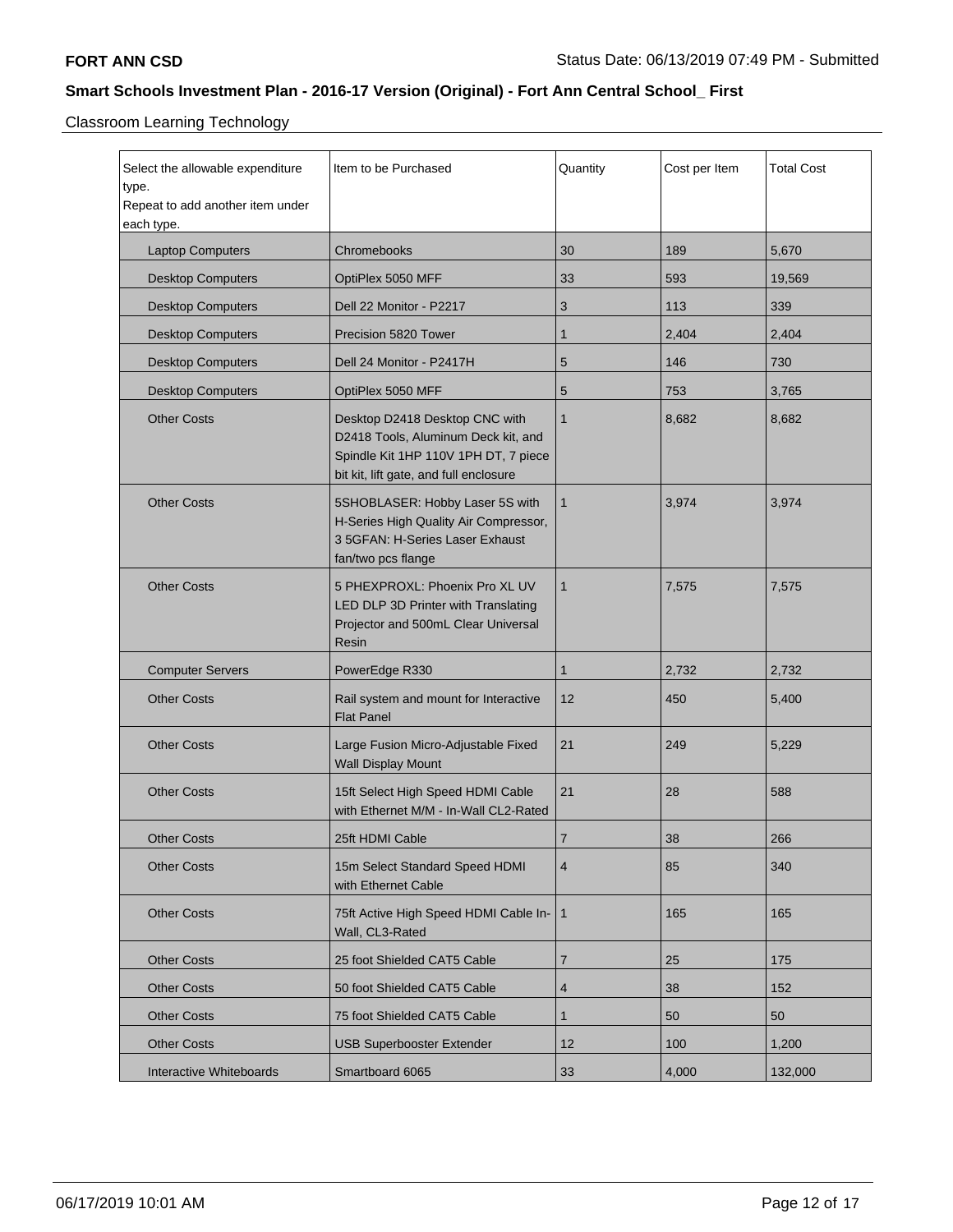#### Pre-Kindergarten Classrooms

**1. Provide information regarding how and where the district is currently serving pre-kindergarten students and justify the need for additional space with enrollment projections over 3 years.**

(No Response)

- **2. Describe the district's plan to construct, enhance or modernize education facilities to accommodate prekindergarten programs. Such plans must include:**
	- **Specific descriptions of what the district intends to do to each space;**
	- **An affirmation that pre-kindergarten classrooms will contain a minimum of 900 square feet per classroom;**
	- **The number of classrooms involved;**
	- **The approximate construction costs per classroom; and**
	- **Confirmation that the space is district-owned or has a long-term lease that exceeds the probable useful life of the improvements.**

(No Response)

**3. Smart Schools Bond Act funds may only be used for capital construction costs. Describe the type and amount of additional funds that will be required to support ineligible ongoing costs (e.g. instruction, supplies) associated with any additional pre-kindergarten classrooms that the district plans to add.**

(No Response)

**4. All plans and specifications for the erection, repair, enlargement or remodeling of school buildings in any public school district in the State must be reviewed and approved by the Commissioner. Districts that plan capital projects using their Smart Schools Bond Act funds will undergo a Preliminary Review Process by the Office of Facilities Planning.**

**Please indicate on a separate row each project number given to you by the Office of Facilities Planning.**

| Project Number |  |
|----------------|--|
| (No Response)  |  |
|                |  |

**5. If you have made an allocation for Pre-Kindergarten Classrooms, complete this table.**

**Note that the calculated Total at the bottom of the table must equal the Total allocation for this category that you entered in the SSIP Overview overall budget.**

|                                          | Sub-Allocation |
|------------------------------------------|----------------|
| Construct Pre-K Classrooms               | (No Response)  |
| Enhance/Modernize Educational Facilities | (No Response)  |
| <b>Other Costs</b>                       | (No Response)  |
| Totals:                                  | 0              |

**6. Please detail the type, quantity, per unit cost and total cost of the eligible items under each sub-category. This is especially important for any expenditures listed under the "Other" category. All expenditures must be capital-bond eligible to be reimbursed through the SSBA. If you have any questions, please contact us directly through smartschools@nysed.gov.**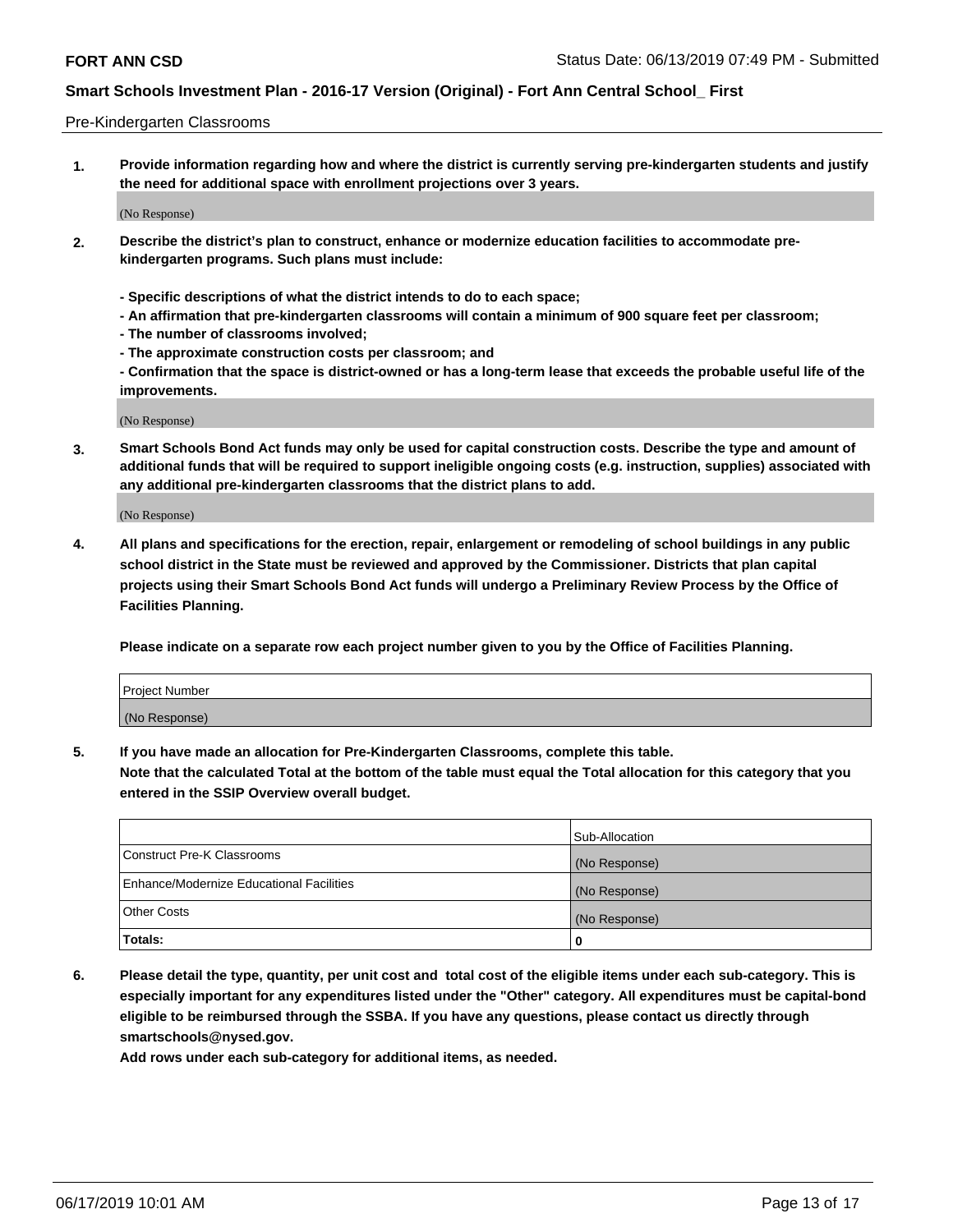Pre-Kindergarten Classrooms

| Select the allowable expenditure | Item to be purchased | Quantity      | Cost per Item | <b>Total Cost</b> |
|----------------------------------|----------------------|---------------|---------------|-------------------|
| type.                            |                      |               |               |                   |
| Repeat to add another item under |                      |               |               |                   |
| each type.                       |                      |               |               |                   |
| (No Response)                    | (No Response)        | (No Response) | (No Response) | (No Response)     |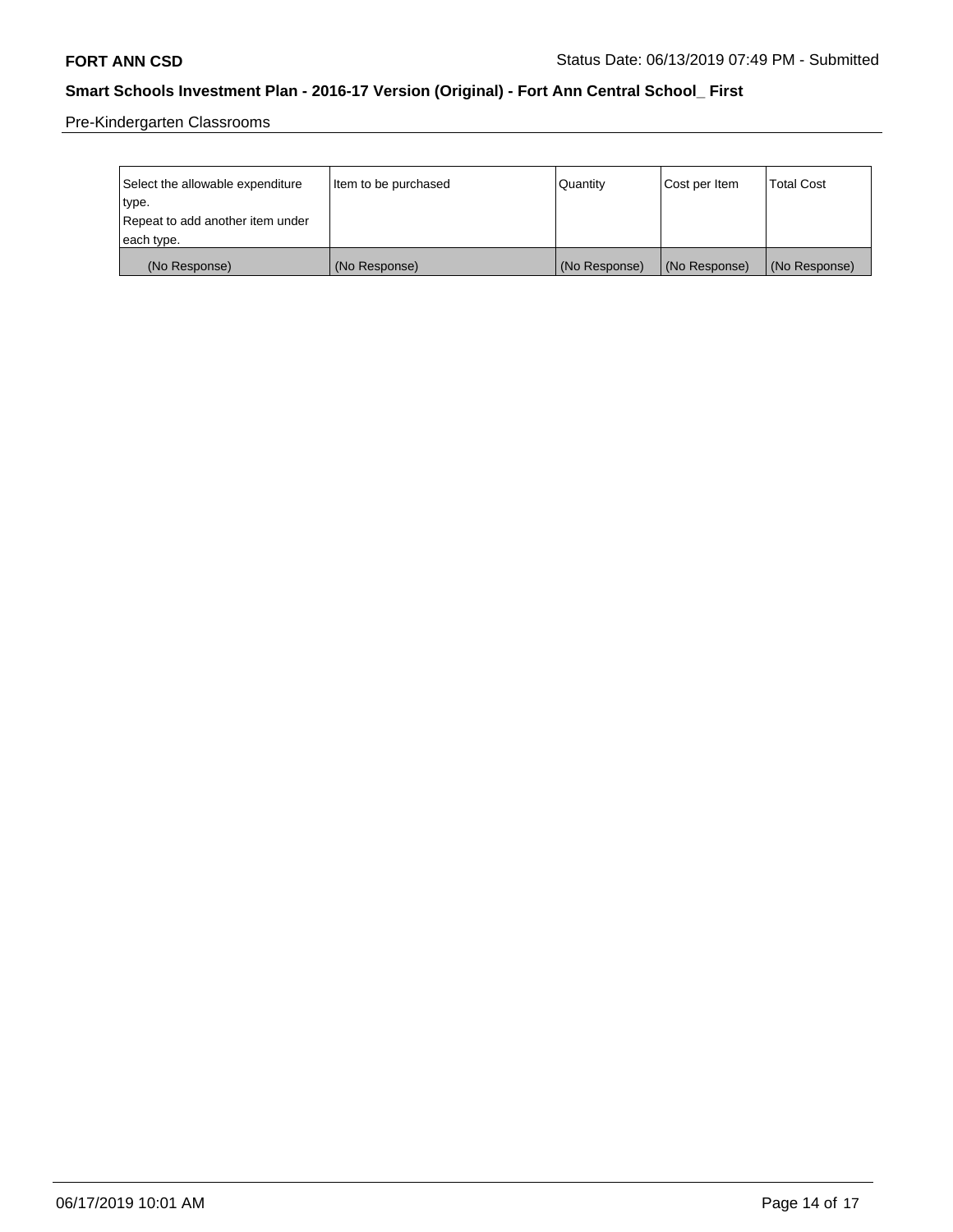Replace Transportable Classrooms

**1. Describe the district's plan to construct, enhance or modernize education facilities to provide high-quality instructional space by replacing transportable classrooms.**

(No Response)

**2. All plans and specifications for the erection, repair, enlargement or remodeling of school buildings in any public school district in the State must be reviewed and approved by the Commissioner. Districts that plan capital projects using their Smart Schools Bond Act funds will undergo a Preliminary Review Process by the Office of Facilities Planning.**

**Please indicate on a separate row each project number given to you by the Office of Facilities Planning.**

| Project Number |               |  |
|----------------|---------------|--|
|                |               |  |
|                |               |  |
|                | (No Response) |  |

**3. For large projects that seek to blend Smart Schools Bond Act dollars with other funds, please note that Smart Schools Bond Act funds can be allocated on a pro rata basis depending on the number of new classrooms built that directly replace transportable classroom units.**

**If a district seeks to blend Smart Schools Bond Act dollars with other funds describe below what other funds are being used and what portion of the money will be Smart Schools Bond Act funds.**

(No Response)

**4. If you have made an allocation for Replace Transportable Classrooms, complete this table. Note that the calculated Total at the bottom of the table must equal the Total allocation for this category that you entered in the SSIP Overview overall budget.**

|                                                | Sub-Allocation |
|------------------------------------------------|----------------|
| Construct New Instructional Space              | (No Response)  |
| Enhance/Modernize Existing Instructional Space | (No Response)  |
| <b>Other Costs</b>                             | (No Response)  |
| Totals:                                        | 0              |

**5. Please detail the type, quantity, per unit cost and total cost of the eligible items under each sub-category. This is especially important for any expenditures listed under the "Other" category. All expenditures must be capital-bond eligible to be reimbursed through the SSBA. If you have any questions, please contact us directly through smartschools@nysed.gov.**

| Select the allowable expenditure | Item to be purchased | l Quantitv    | Cost per Item | <b>Total Cost</b> |
|----------------------------------|----------------------|---------------|---------------|-------------------|
| type.                            |                      |               |               |                   |
| Repeat to add another item under |                      |               |               |                   |
| each type.                       |                      |               |               |                   |
| (No Response)                    | (No Response)        | (No Response) | (No Response) | (No Response)     |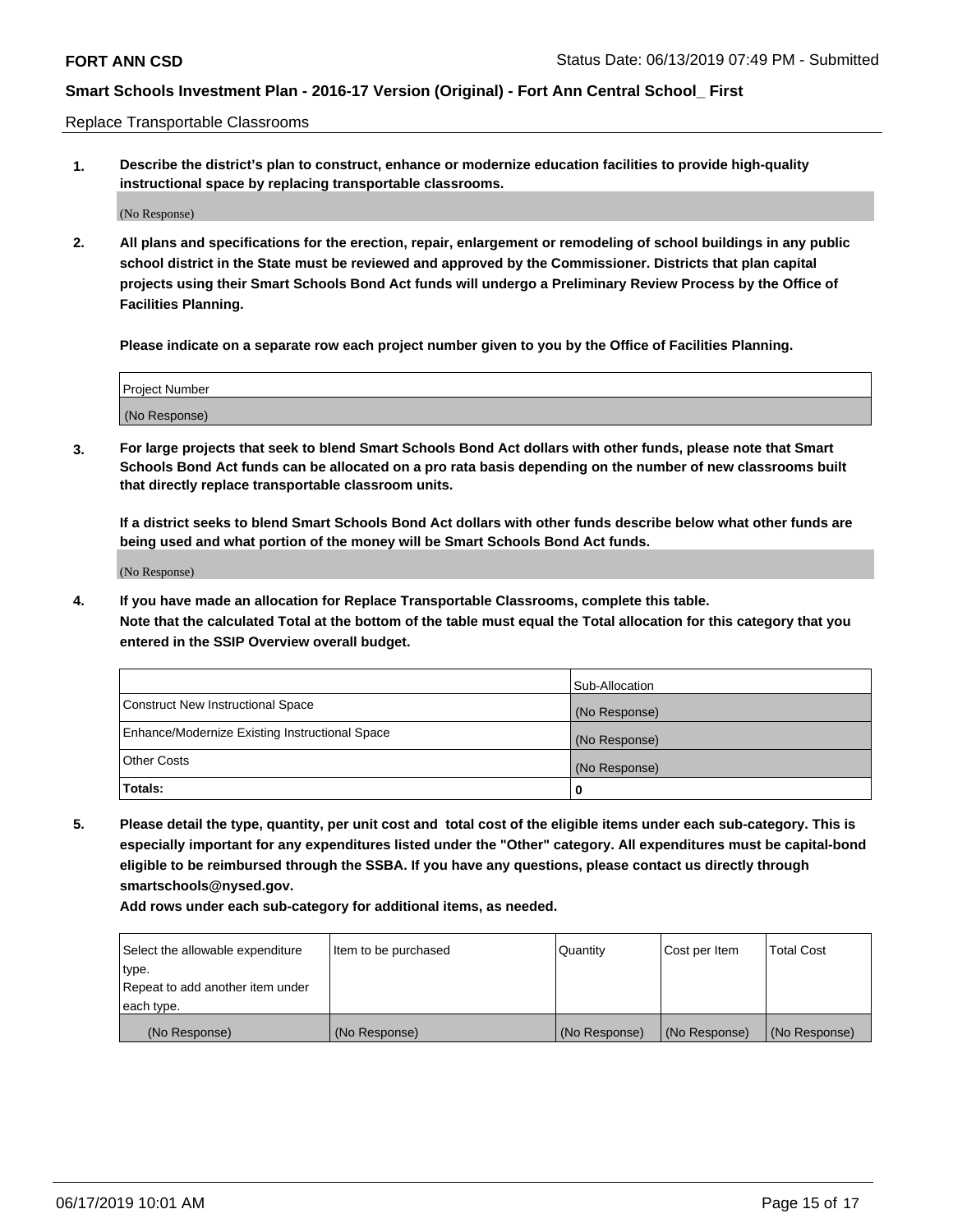High-Tech Security Features

**1. Describe how you intend to use Smart Schools Bond Act funds to install high-tech security features in school buildings and on school campuses.**

(No Response)

**2. All plans and specifications for the erection, repair, enlargement or remodeling of school buildings in any public school district in the State must be reviewed and approved by the Commissioner. Districts that plan capital projects using their Smart Schools Bond Act funds will undergo a Preliminary Review Process by the Office of Facilities Planning.** 

**Please indicate on a separate row each project number given to you by the Office of Facilities Planning.**

| <b>Project Number</b> |  |
|-----------------------|--|
| (No Response)         |  |

- **3. Was your project deemed eligible for streamlined Review?**
	- Yes
	- $\square$  No
- **4. Include the name and license number of the architect or engineer of record.**

| <b>Name</b>   | License Number |
|---------------|----------------|
| (No Response) | (No Response)  |

**5. If you have made an allocation for High-Tech Security Features, complete this table.**

**Note that the calculated Total at the bottom of the table must equal the Total allocation for this category that you entered in the SSIP Overview overall budget.**

|                                                      | Sub-Allocation |
|------------------------------------------------------|----------------|
| Capital-Intensive Security Project (Standard Review) | (No Response)  |
| <b>Electronic Security System</b>                    | (No Response)  |
| <b>Entry Control System</b>                          | (No Response)  |
| Approved Door Hardening Project                      | (No Response)  |
| <b>Other Costs</b>                                   | (No Response)  |
| Totals:                                              | 0              |

**6. Please detail the type, quantity, per unit cost and total cost of the eligible items under each sub-category. This is especially important for any expenditures listed under the "Other" category. All expenditures must be capital-bond eligible to be reimbursed through the SSBA. If you have any questions, please contact us directly through smartschools@nysed.gov.**

| Select the allowable expenditure | Item to be purchased | l Quantitv    | Cost per Item | <b>Total Cost</b> |
|----------------------------------|----------------------|---------------|---------------|-------------------|
| type.                            |                      |               |               |                   |
| Repeat to add another item under |                      |               |               |                   |
| each type.                       |                      |               |               |                   |
| (No Response)                    | (No Response)        | (No Response) | (No Response) | (No Response)     |